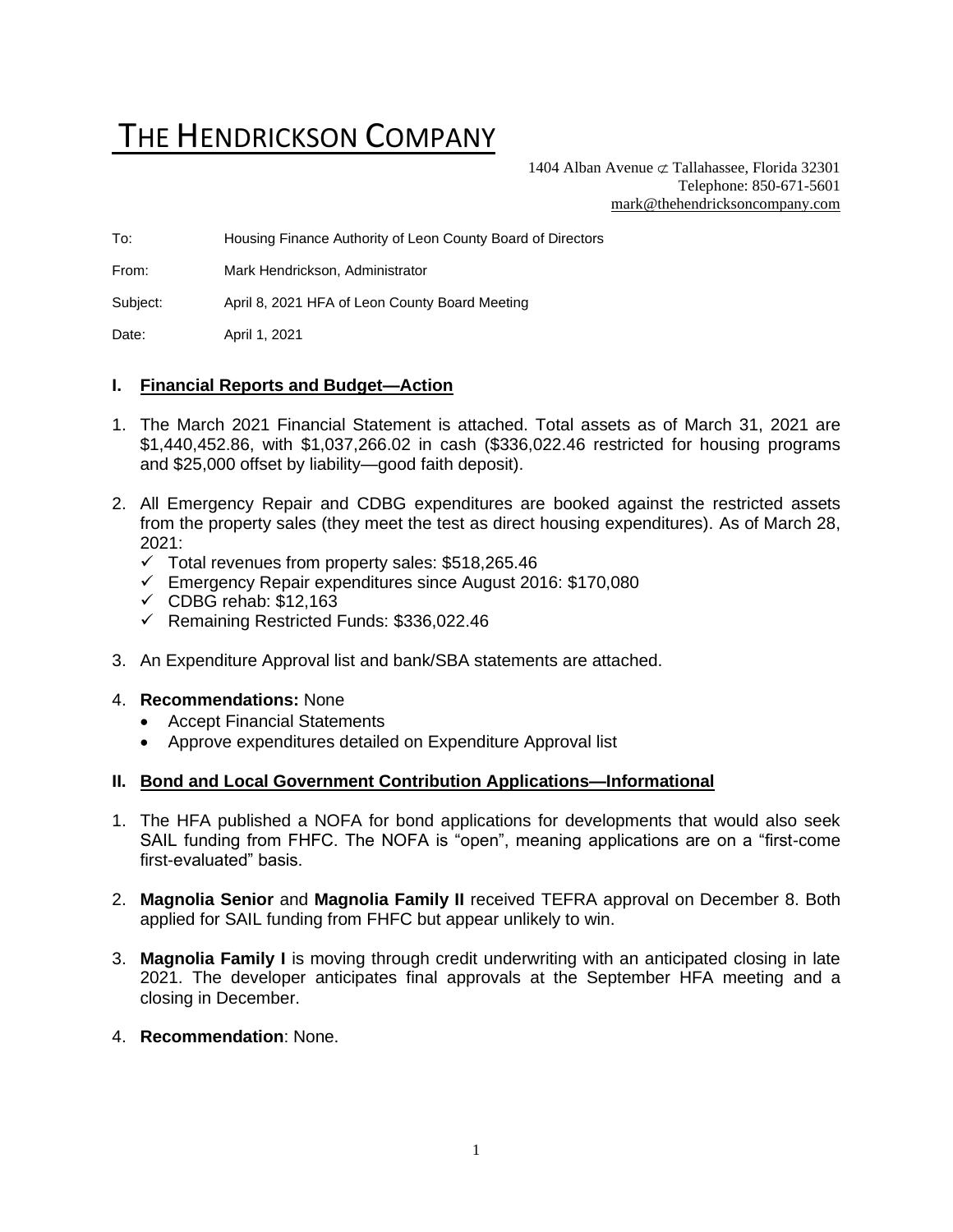| Name                           | <b>Magnolia Family</b>               | <b>Magnolia Senior</b>               | <b>Magnolia Family II</b>            |
|--------------------------------|--------------------------------------|--------------------------------------|--------------------------------------|
| Owner Entity*                  | Country Club Magnolia Family,        | Country Club Magnolia Senior,        | Country Club Magnolia Family         |
|                                | <b>LP</b>                            | LP                                   | II, LP                               |
| Developer/Location             | New Affordable Housing               | Columbia Residential                 | Columbia Residential                 |
|                                | Partners, LLC. Atlanta, Georgia      | Atlanta, Georgia                     | Atlanta, Georgia                     |
|                                | Tallahassee Housing Economic         | <b>Tallahassee Housing Authority</b> | Tallahassee Housing Authority        |
|                                | Corporation, Tallahassee, FL         | Tallahassee, FL                      | Tallahassee, FL                      |
| <b>Street Address</b>          | Canton Circle, 150' SW of the        | Sebring Ct., NE of intersection      | Country Club Dr., SW of              |
|                                | intersection of Canton Circle &      | of Sebring & Country Club            | intersection of Country Club &       |
|                                | <b>Country Club Drive</b>            | <b>Drive</b>                         | <b>Putnam Drive</b>                  |
| <b>Type</b>                    | <b>New Construction</b>              | <b>New Construction Garden</b>       | New Construction                     |
| Demographic                    | Family                               | Elderly                              | Family                               |
| <b>County Commission</b>       | District 1, Bill Proctor             | District 1, Bill Proctor             | District 1, Bill Proctor             |
| <b>District</b>                |                                      |                                      |                                      |
| Units                          | 130                                  | 110                                  | 160                                  |
| <b>Bedrooms</b>                | 252                                  | 125                                  | 320                                  |
| # of Buildings                 | 5 residential buildings              | 1 residential building               | 6 residential buildings              |
| # of Stories                   | 3                                    | 3 with elevator                      | 3                                    |
| <b>Credit Underwriter</b>      | Seltzer Management                   | Seltzer Management                   | Seltzer Management                   |
| <b>Estimated Closing Date</b>  | December 2021                        | November 2021                        | November 2021                        |
| <b>Bond Request</b>            | \$15,000,000 or \$115,385/unit       | \$13,500,000 or \$122,727/unit       | \$17,000,000 or \$106,250/unit       |
| <b>Permanent Loan Bond</b>     | \$7,000,000                          | \$6,500,000                          | \$11,500,000                         |
| Amount                         |                                      |                                      |                                      |
| SAIL & ELI Funding             | \$6,211,577                          | \$6,600,000                          | \$6,600,000                          |
| <b>Housing Credit Investor</b> | <b>TBD</b>                           | <b>TBD</b>                           | <b>TBD</b>                           |
| <b>Housing Credits</b>         | \$9,376,537                          | \$8,266,414                          | \$11,352,521                         |
| <b>City Funding</b>            | \$1,650,000                          | \$2,000,000                          | \$2,000,000                          |
| <b>TEFRA Approval</b>          | $4 - 28 - 20$                        | $12 - 8 - 20$                        | $12 - 8 - 20$                        |
|                                | $2 - 16 - 21$                        |                                      |                                      |
| <b>Total Cost</b>              | \$24,826,109                         | \$24,693,561                         | \$32,617,000                         |
| <b>Total Cost Per Unit</b>     | \$190,971                            | \$224,487                            | \$203,856                            |
| <b>Land Cost</b>               | \$0-Ground Lease from                | \$0-Ground Lease from                | \$0-Ground Lease from                |
|                                | <b>Tallahassee Housing Authority</b> | <b>Tallahassee Housing Authority</b> | <b>Tallahassee Housing Authority</b> |
|                                | \$0//unit                            |                                      |                                      |
| <b>Acquisition of Building</b> | <b>NA</b>                            | <b>NA</b>                            | <b>NA</b>                            |
| Cost                           |                                      |                                      |                                      |
| <b>Hard Construction Cost</b>  | \$16,314,670                         | \$16,630,000                         | \$23,100,000                         |
|                                | \$125,497/unit                       | \$151,182/unit                       | \$144,375/unit                       |
| <b>General Contractor</b>      | <b>TBD</b>                           | <b>TBD</b>                           | <b>TBD</b>                           |
| <b>Credit Enhancement</b>      | <b>TBD</b>                           | <b>TBD</b>                           | <b>TBD</b>                           |
| <b>Set-Aside Period</b>        | 50 years                             | 50 years                             | 50 years                             |
| <b>Set-Aside Levels</b>        | 10.0% (13 units) <33% AMI            | 10.0% (11 units) <33% AMI            | 10.0% (16 units) < 33% AMI           |
|                                | for 15 years, then 60% AMI           | for 15 years, then 60% AMI           | 70.0% (112 units) <60% AMI           |
|                                | 90.0% (117 units) <60% AMI           | 90.0% (99 units) <60% AMI            | 20% (32 units) market rate           |

# **III. Emergency Repair Program—Informational**

- 1. The HFA authorized an emergency repair program, for minor repairs that need immediate attention—and are not covered by the County's SHIP Program. A total of \$50,000 has been paid to the County for FY 20-21. Individual repairs are limited to \$1,650 per home (\$7,500 for senior or persons with special needs that reside in mobile homes).
- 2. Of the \$53,000 FY 19-20 allocation, \$36,259 was spent. The balance of \$16,741 was carried forward to this FY, making total funds available FY 20-21 \$66,741. Of that,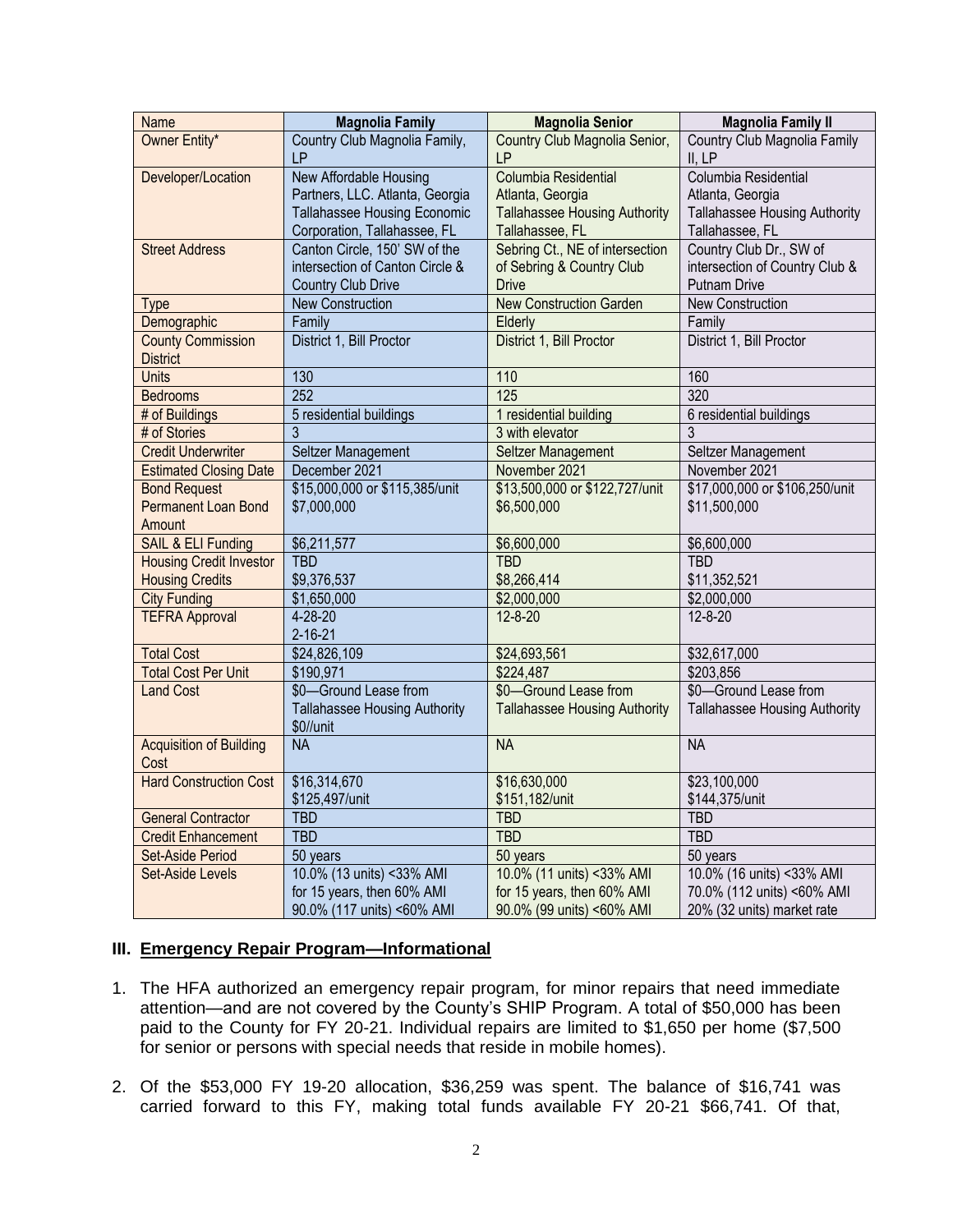\$32,002.67 is encumbered (ten cases), with \$16,453.78 disbursed.

# 3. **Recommendation**: None.

# **IV. Interlocal Agreement with Leon County—Action**

- 1. The Interlocal Agreement between Leon County and the HFA expires in May. A new Agreement is necessary.
- 2. The new Interlocal Agreement is attached (as part of County Update) and has been reviewed by HFA legal counsel. It essentially keeps most items in place, updates to eliminate out-of-date items (HFA LHAP), reflects the current system, and adds one HFA responsibility.
- 3. The new HFA responsibility would be to conduct the process of selecting a Local Government Area of Opportunity development ("local preference") for the County. The HFA is particularly well suited for this task and can move through a NOFA process quickly.
- 4. **Recommendation**: Approve new Interlocal Agreement with Leon County

## **V. Real Estate—Informational**

- 1. The Real Estate Division is responsible for selling surplus properties designated for affordable housing, with proceeds of the sale coming to the HFA. This fiscal year, 21 properties have been sold with \$104,084.30 received by the HFA.
- 2. Sales of seven properties by the Real Estate Division generated total revenues to the HFA of \$107,102. As of March 31, 2021, sales of 75 properties by Ketcham Realty have generated \$411,163.46 paid to the HFA. The total is \$518,265.46.
- 3. County real estate reports one additional property sold, but funds not received by the HFA, (net to HFA of \$5,500).
- 4. A spreadsheet is attached.
- 5. **Recommendation**: None.

# **VI. Legal Update—Informational**

- 1. HFA Counsel will report on their activities.
- 2. **Recommendation**: None.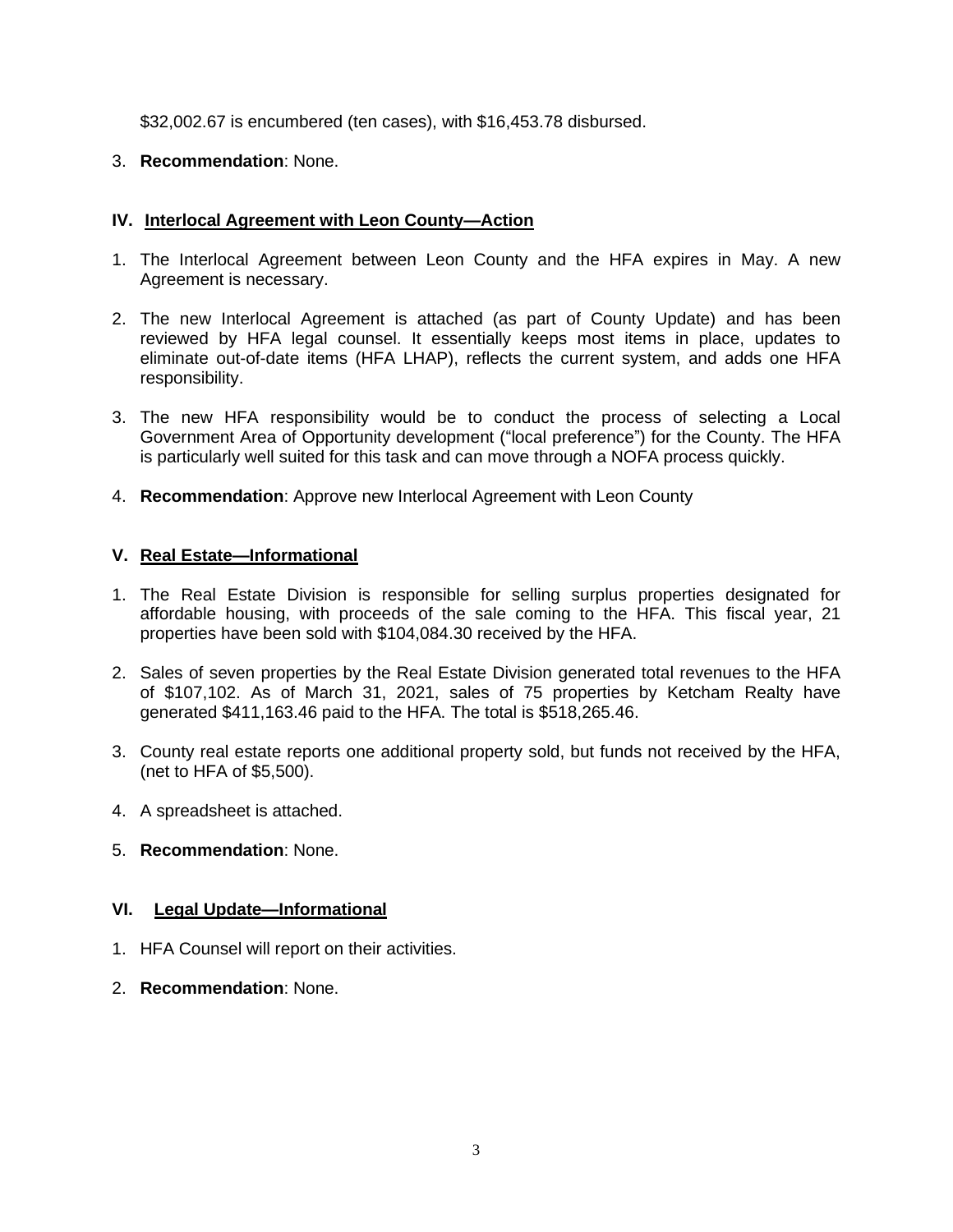# **VII. To-Do List—Informational**

| <b>To-Doltem</b>                                                                                         | <b>HFA</b> | <b>Admin</b> | County | <b>NGN</b> | <b>Status</b>                                                           | <b>Completed</b> |
|----------------------------------------------------------------------------------------------------------|------------|--------------|--------|------------|-------------------------------------------------------------------------|------------------|
| <b>Meeting Date:</b>                                                                                     |            |              |        |            |                                                                         |                  |
| December 10, 2020                                                                                        |            |              |        |            |                                                                         |                  |
| Dr. Sharkey recommends HFA set up<br>meetings with new County Commissioners<br><b>Welch and Cummings</b> |            |              |        |            | Not completed<br>Mike Rogers met<br>with BOCC at<br>Housing<br>Workshop |                  |
| <b>Meeting Date</b>                                                                                      |            |              |        |            |                                                                         |                  |
| None                                                                                                     |            |              |        |            |                                                                         |                  |

# **VIII. State Legislative Update—Informational**

- 1. The Governor's proposed FY 21-22 budget recommended using all new revenues (\$423.3 million) coming into the housing trust funds during FY 21-22 for housing, while sweeping the \$225 million of current year collections to general revenue (that had been appropriated for SHIP and vetoed).
- 2. Strategically, SEE concluded that the best approach was to fully support the Governor's proposed budget and urge the House and Senate to appropriate the \$423.3 million.
- 3. Instead, Senate and House leadership announced a plan to permanently divert over 70% of the doc stamps now flowing into the Housing Trust Funds to two other programs. This is the essence of HB 5401 and SB 2512. To support the concept that a reduction in housing funding is justified, misinformation has flowed through the legislature—such as SHIP offices are turning back money because they can't spend it (totally false- no SHIP funds have ever been returned) and that federal housing money takes care of the problem (particularly false in that most of the extra federal funds cannot be spent to build, rehabilitate or sell housing).
- 4. This is much worse than a sweep—it is a permanent sweep without having to come back every year and suffer through public outcry when you sweep funds.
- 5. The "sweetener" in the package is a promise that the legislature will no longer sweep any of the monies remaining in the Housing Trust Funds, a promise that can be repealed by any future legislature.
- 6. Unfortunately, when the Speaker and Senate President agree on a proposal, the chances of totally derailing it is extremely slim. The Sadowski Coalition is working to change the proposed legislation (1) the distribution of doc stamps that housing receives is a significantly higher percentage than in the current legislation, (2) the no sweeps language remains, (3) the SEED TF is no longer funded from housing, and (4) that there be a significant bonus appropriation of housing funds for FY 21-22.
- 7. Under a SHIP distribution based upon the Governor's budget of \$296.6 million for SHIP, Tallahassee-Leon would receive \$4,212,255, with the County receiving \$1,418,687 and the